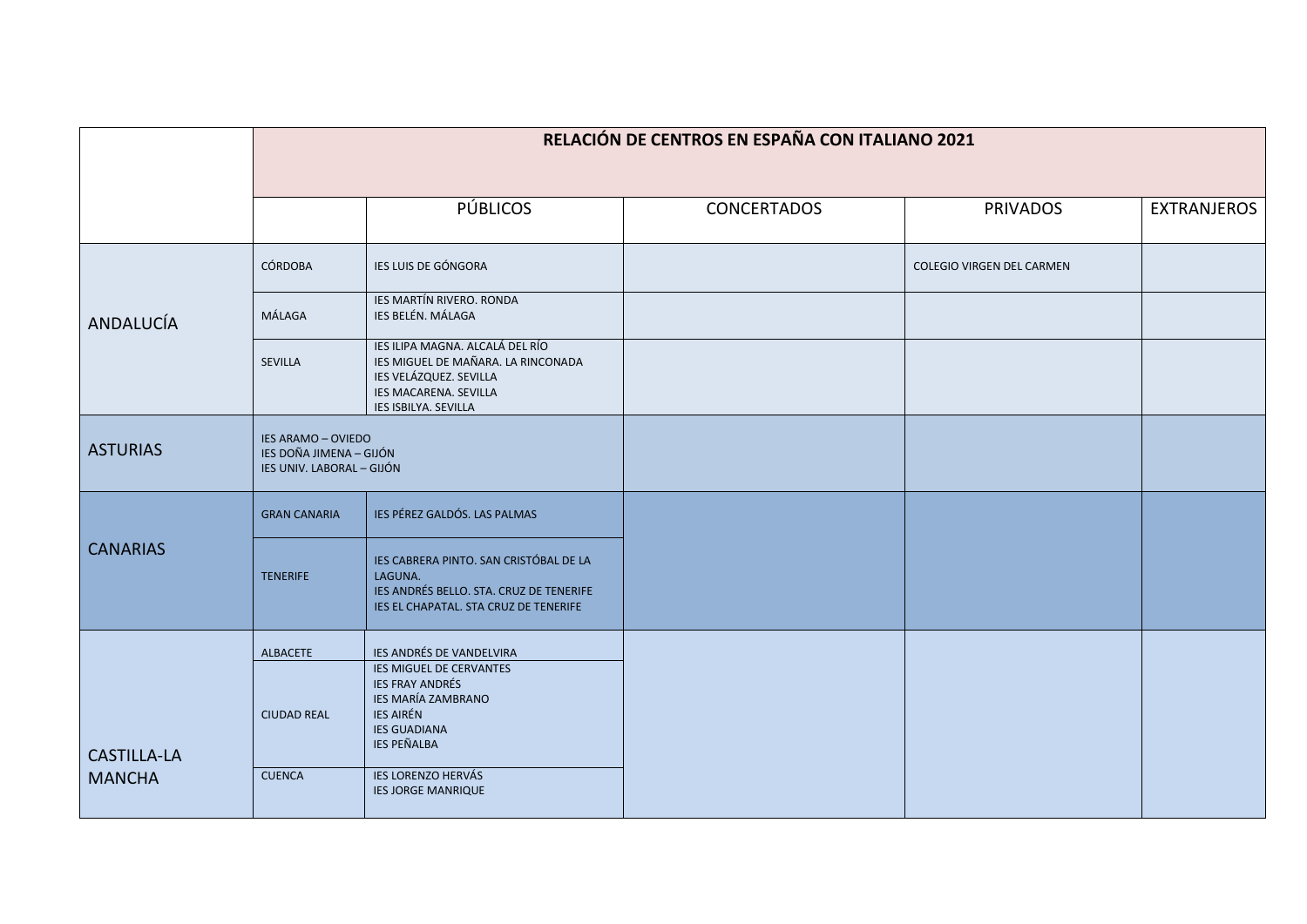|                  | <b>GUADALAJARA</b><br><b>TOLEDO</b> | <b>IES ANTONIO BUERO VALLEJO</b><br><b>IES LICEO CARACENSE</b><br><b>IES JUAN ANTONIO CASTRO</b><br><b>IES SAN ISIDRO</b><br><b>IES UNIV. LABORAL</b><br><b>IES EL GRECO</b><br>IES GABRIEL ALONSO DE HERRERA<br><b>IES ALFONSO X EL SABIO</b><br><b>IES ALONSO QUIJANO</b>                                                                                                                                                                                                                                                         |                             |                                                                                                                                                                                                                      |                                    |                                                                                |                                            |
|------------------|-------------------------------------|-------------------------------------------------------------------------------------------------------------------------------------------------------------------------------------------------------------------------------------------------------------------------------------------------------------------------------------------------------------------------------------------------------------------------------------------------------------------------------------------------------------------------------------|-----------------------------|----------------------------------------------------------------------------------------------------------------------------------------------------------------------------------------------------------------------|------------------------------------|--------------------------------------------------------------------------------|--------------------------------------------|
| <b>CATALUÑA</b>  | <b>BARCELONA</b>                    | <b>IES MONTSERRAT. BARCELONA</b><br><b>IES LES CORTS. BARCELONA</b><br>IES JAUNE BALMES. BARCELONA<br>IES PEDRALBES. BARCELONA<br>JES MENÉNDEZ Y PELAYO. BARCELONA<br>IES. ORIOL MARTORELL. BARCELONA<br>IES MANOLO HUGUÉ. CALDES DE MONTBUI<br><b>IES JOAN MIRÓ, CORNELLÀ</b><br>IES LLUÍS DE REQUESESNS. MOLINS DE REI<br><b>IES ARRAONA. SABADELL</b><br>IES DE SANT JUST. SANT JUST DESVERN<br>IES SANT QUIRZE. SANT QUIRZE DEL VALLÈS<br>IES REGUISSOL. SANTA. Mª DE PALAUTORDERA<br>IES PLA DE LES MORERES. VILANOVA DEL CAMÍ |                             | ABAT OLIBA-SPÍNOLA. BARCELONA<br>ABAT OLIBA-LORETO. BARCELONA                                                                                                                                                        |                                    |                                                                                | <b>ISTITUTO ITALIANO</b><br><b>STATALE</b> |
|                  | <b>GERONA</b>                       | <b>IES RAFAEL CAMPALANS. ANGLÈS</b><br><b>IES CENDRASSOS. FIGUERAS</b><br>IES C. RAHOLA I LLORENS. GERONA<br>IES ROCAGROSSA. LLORET DE MAR                                                                                                                                                                                                                                                                                                                                                                                          |                             | COR DE MARÍA. LA BISBAL D'EMPORDÀ                                                                                                                                                                                    |                                    |                                                                                |                                            |
|                  | <b>LÉRIDA</b>                       | IES MANUEL DE PEDROLO. TÀRREGA                                                                                                                                                                                                                                                                                                                                                                                                                                                                                                      |                             |                                                                                                                                                                                                                      |                                    |                                                                                |                                            |
|                  | <b>TARRAGONA</b>                    | <b>IES BAIX PENEDÈS. EL VENDRELL</b><br>IES CAMPCLAR. TARRAGONA<br><b>IES DANIEL MANGRANÉ, TORTOSA</b><br><b>IES CRISTÒFOL DESPUIG. TORTOSA</b><br>IES DERTOSA. TORTOSA                                                                                                                                                                                                                                                                                                                                                             | SAGRAT COR. EL VENDRELL     |                                                                                                                                                                                                                      |                                    |                                                                                |                                            |
| <b>COMUNIDAD</b> | <b>ALICANTE</b>                     | <b>IES ANTONIO J. CAVANILLES, ALICANTE</b><br>IES 8 DE MARZO. ALICANTE<br>IES DOCTOR BALMIS. ALICANTE<br>IES LAS LOMAS. ALICANTE<br>IES COTES BAIXES. ALCOY<br>IES MACIÀ ABELA. CREVILLENT<br>IES MONTSERRAT ROIG. ELCHE<br><b>IES TIRANT LO BLANC. ELCHE</b><br>IES SEVERO OCHOA. ELCHE<br>CENTRO PÚBLICO FPA. TORREVIEJA                                                                                                                                                                                                          | <b>ALICANTE</b><br>VALENCIA | CENTRE SAGRADA FAMILIA. ALICANTE<br>CENTRE NATIVIDAD. BURJASSOT<br><b>CENTRE CERVANTES, CANALS</b><br>CENTRE FLORIDA. CATARROJA<br>CENTRE ACADEMIA JARDÍN. VALENCIA<br>CENTRE SANTÍSIMA TRINIDAD.<br><b>VALENCIA</b> | <b>ALICANTE</b><br><b>VALENCIA</b> | CENTRE EL VALLE. ALICANTE<br>CENTRE EL PLANET. ALTEA<br>CENTRE CUMBRES.MONCADA |                                            |